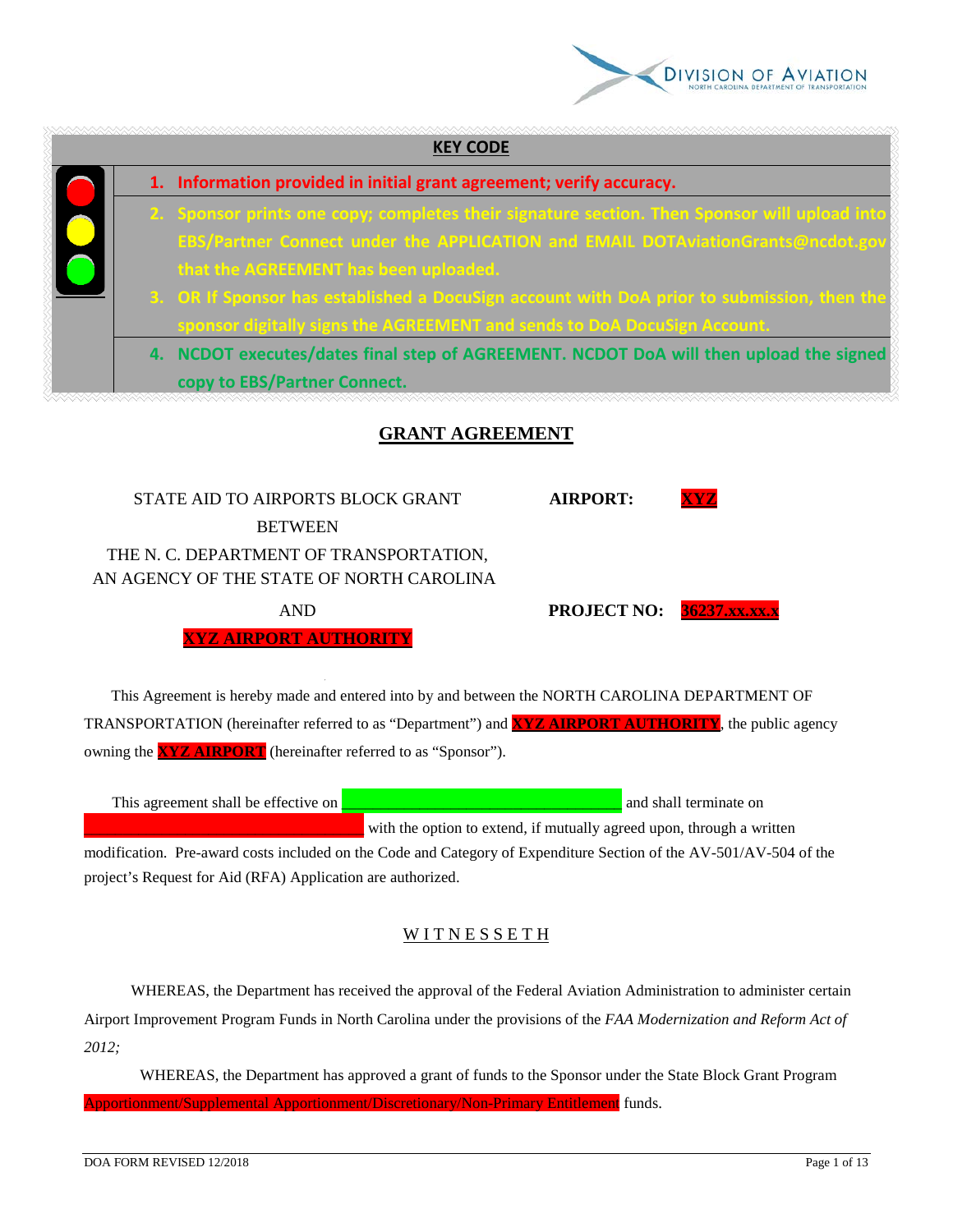WHEREAS, the Sponsor has made a formal application dated *\_\_\_\_\_\_\_\_\_ <i>(insert month, day and year)* to the Department for Apportionment/Supplemental Apportionment/Discretionary/Non-Primary Entitlement funds for the **XYZ AIRPORT**; and

WHEREAS, a grant in the amount of  $\frac{\partial \mathbf{XXX}, \mathbf{XXX}}{\partial x}$  as allocated on the attached cover letter or any subsequent cover letters (if applicable), not to exceed **XX percent** of the federal share of the final, eligible project costs of **\$XXX,XXX** has been approved subject to the conditions and limitations herein; and

WHEREAS, the **Apportionment/Supplemental Apportionment/Discretionary/Non-Primary Entitlement** funds will be used for the following approved project:

# **PROJECT DESCRIPTION**

NOW THEREFORE, the Sponsor and the Division of Aviation ("Division") do mutually hereby agree as follows:

 1) Work performed under this Agreement shall conform to the approved project description. Any amendments to or modification of the scope and terms of this Agreement shall be in the form of a modified grant mutually executed by the Sponsor and the Division, except that an extension of time and/or a reallocation of funds within the approved budget may be granted by the Division by written notice to the Sponsor. Any changes to the scope, amount, or fees with this grant agreement without first consulting your Airport Project Manager could be found ineligible.

 2) The Sponsor certifies that it has adhered to all applicable laws, regulations, and procedures in the application for and Sponsor's approval of the Agreement.

 3) The Sponsor agrees to comply with the "Sponsor's Assurances" contained as a part of this Agreement. The Sponsor shall be liable to the Department for the return of all grant monies received in the event of a material breach of the Sponsor's Assurances or this Agreement.

 4) The Sponsor agrees to adhere to the standards and procedures contained in the *North Carolina Airports Program Guidance Handbook* and the *Federal Assurances and Certifications*.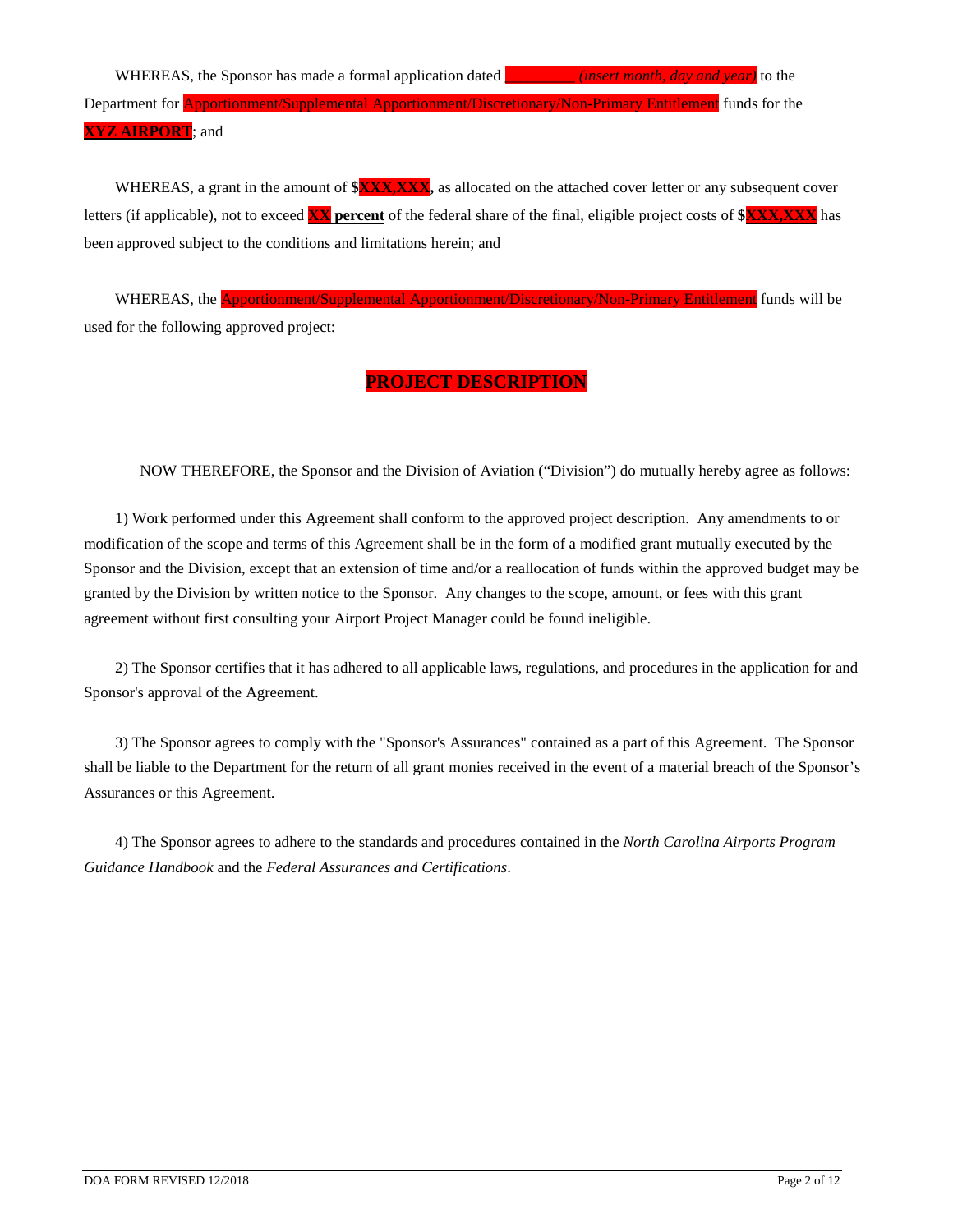#### **APPENDIX A6.4.1 TITLE VI CLAUSES FOR COMPLIANCE WITH NONDISCRIMINATION REQUIREMENTS**

During the performance of this contract, the contractor, for itself, its assignees, and successors in interest (hereinafter referred to as the "contractor") agrees as follows:

- 1. **Compliance with Regulations**: The contractor (hereinafter includes consultants) will comply with the Title VI List of Pertinent Nondiscrimination Acts and Authorities, as they may be amended from time to time, which are herein incorporated by reference and made a part of this contract.
- 2. **Nondiscrimination**: The contractor, with regard to the work performed by it during the contract, will not discriminate on the grounds of race, color, or national origin in the selection and retention of subcontractors, including procurements of materials and leases of equipment. The Contractor will not participate directly or indirectly in the discrimination prohibited by the Nondiscrimination Acts and Authorities, including employment practices when the contract covers any activity, project, or program set forth in Appendix B of 49 CFR Part 21.
- 3. **Solicitations for Subcontracts, Including Procurements of Materials and Equipment**: In all solicitations, either by competitive bidding, or negotiation made by the contractor for work to be performed under a subcontract, including procurements of materials, or leases of equipment, each potential subcontractor or supplier will be notified by the contractor of the contractor's obligations under this contract and the Nondiscrimination Acts and Authorities on the grounds of race, color, or national origin.
- 4. **Information and Reports**: The contractor will provide all information and reports required by the Acts, the Regulations, and directives issued pursuant thereto and will permit access to its books, records, accounts, other sources of information, and its facilities as may be determined by the sponsor or the Federal Aviation Administration to be pertinent to ascertain compliance with such Nondiscrimination Acts and Authorities and instructions. Where any information required of a contractor is in the exclusive possession of another who fails or refuses to furnish the information, the Contractor will so certify to the sponsor or the Federal Aviation Administration, as appropriate, and will set forth what efforts it has made to obtain the information.
- 5. **Sanctions for Noncompliance**: In the event of a contractor's noncompliance with the Non discrimination provisions of this contract, the sponsor will impose such contract sanctions as it or the Federal Aviation Administration may determine to be appropriate, including, but not limited to:
	- a. Withholding payments to the contractor under the contract until the contractor complies; and/or
	- b. Cancelling, terminating, or suspending a contract, in whole or in part.
- 6. **Incorporation of Provisions**: The Contractor will include the provisions of paragraphs one through six in every subcontract, including procurements of materials and leases of equipment, unless exempt by the Acts, the Regulations and directives issued pursuant thereto. The contractor will take action with respect to any subcontract or procurement as the Recipient or the FAA may direct as a means of enforcing such provisions including sanctions for noncompliance. Provided, that if the contractor becomes involved in, or is threatened with litigation by a subcontractor, or supplier because of such direction, the contractor may request the Recipient to enter into any litigation to protect the interests of the Recipient. In addition, the Contractor may request the United States to enter into the litigation to protect the interests of the United States.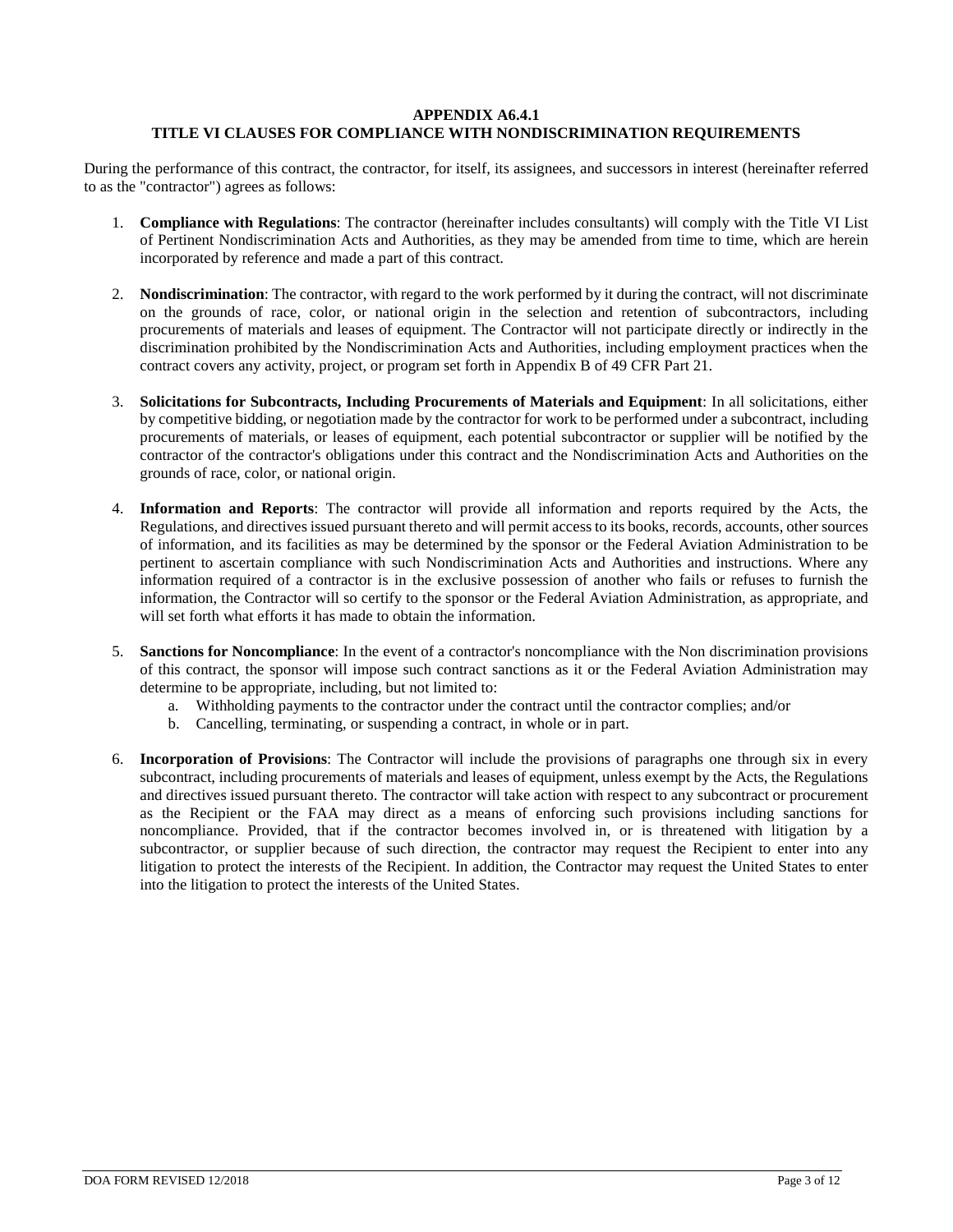### **APPENDIX A6.4.2 TITLE VI CLAUSES FOR DEEDS TRANSFERRING UNITED STATES PROPERTY**

The following clauses will be included in deeds effecting or recording the transfer of real property, structures, or improvements thereon, or granting interest therein from the United States pursuant to the provisions of the Airport Improvement Program grant assurances.

NOW, THEREFORE, the Federal Aviation Administration as authorized by law and upon the condition that the *North Carolina Department of Transportation (NCDOT)* will accept title to the lands and maintain the project constructed thereon in accordance with the *North Carolina General Assembly*, for the (Airport Improvement Program or other program for which land is transferred), and the policies and procedures prescribed by the Federal Aviation Administration of the U.S. Department of Transportation in accordance and in compliance with all requirements imposed by Title 49, Code of Federal Regulations, U.S. Department of Transportation, Subtitle A, Office of the Secretary, Part 21, Nondiscrimination in Federally-assisted programs of the U.S Department of Transportation pertaining to and effectuating the provisions of Title VI of the Civil Rights Act of 1964 (78 Stat. 252; 42 U.S.C. § 2000d to 2000d-4), does hereby remise, release, quitclaim and convey unto the *NCDOT* all the right, title and interest of the U.S. Department of Transportation/Federal Aviation Administration in and to said lands described in **(Exhibit A attached hereto or other exhibit describing the transferred property**) and made a part hereof.

### **(HABENDUM CLAUSE)**

**TO HAVE AND TO HOLD** said lands and interests therein unto the *North Carolina Department of Transportation (NCDOT)* and its successors forever, subject, however, to the covenants, conditions, restrictions and reservations herein contained as follows, which will remain in effect for the period during which the real property or structures are used for a purpose for which Federal financial assistance is extended or for another purpose involving the provision of similar services or benefits and will be binding on the *NCDOT*, its successors and assigns.

The *NCDOT*, in consideration of the conveyance of said lands and interests in lands, does hereby covenant and agree as a covenant running with the land for itself, its successors and assigns, that (1) no person will on the grounds of race, color, or national origin, be excluded from participation in, be denied the benefits of, or be otherwise subjected to discrimination with regard to any facility located wholly or in part on, over, or under such lands hereby conveyed [,] [and]\* (2) that the *NCDOT* will use the lands and interests in lands and interests in lands so conveyed, in compliance with all requirements imposed by or pursuant to Title 49, Code of Federal Regulations, U.S. Department of Transportation, Subtitle A, Office of the Secretary, Part 21, Nondiscrimination in Federally-assisted programs of the U.S. Department of Transportation, Effectuation of Title VI of the Civil Rights Act of 1964, and as said Regulations and Acts may be amended [, and (3) that in the event of breach of any of the above-mentioned nondiscrimination conditions, the Department will have a right to enter or re-enter said lands and facilities on said land, and that above described land and facilities will thereon revert to and vest in and become the absolute property of the U.S. Department of Transportation and its assigns as such interest existed prior to this instruction].\*

(\*Reverter clause and related language to be used only when it is determined that such a clause is necessary in order to make clear the purpose of Title VI.)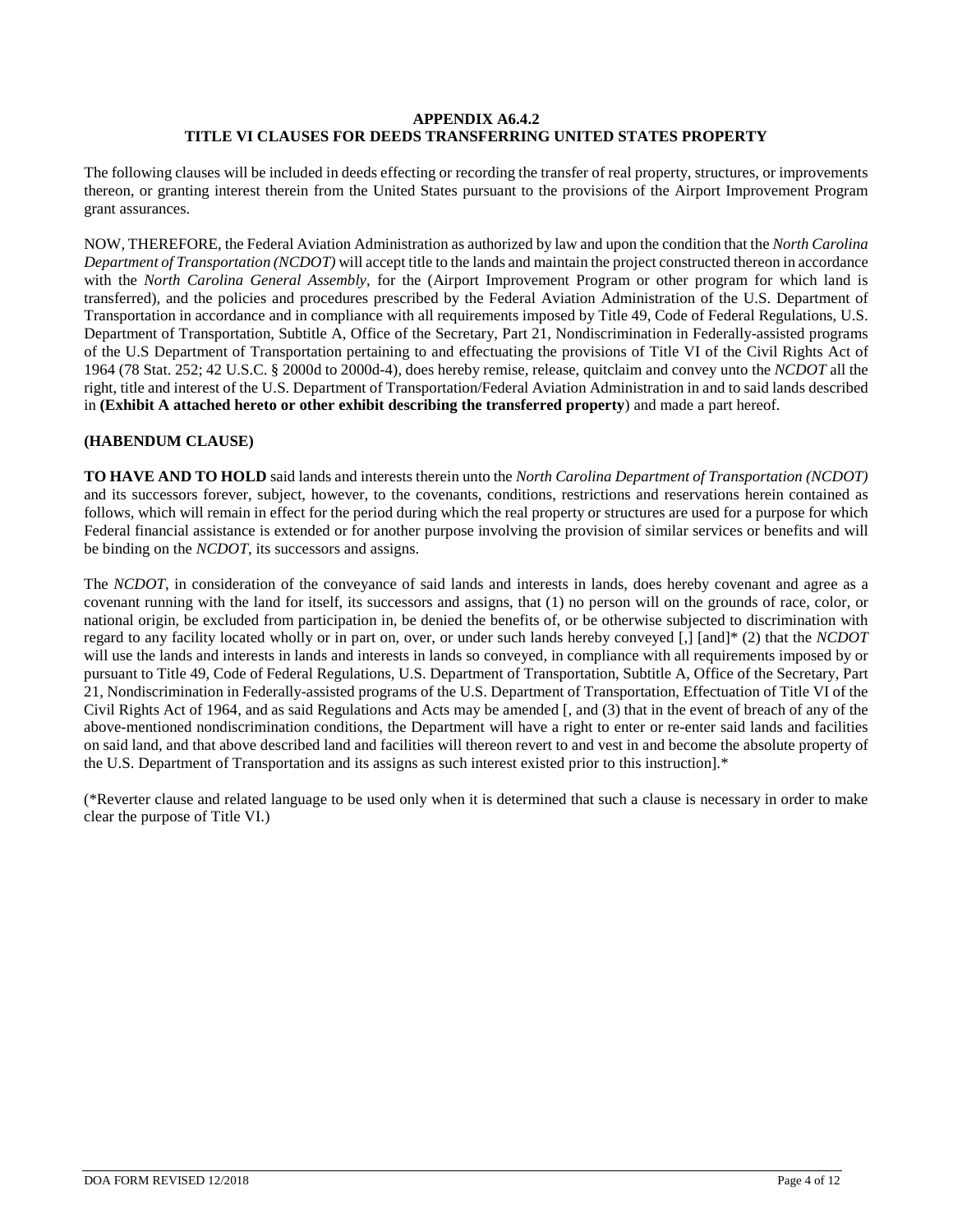#### **APPENDIX A6.4.3 TITLE VI CLAUSES FOR TRANSFER OF REAL PROPERTY ACQUIRED OR IMPROVED UNDER THE ACTIVITY, FACILITY, OR PROGRAM**

The following clauses will be included in deeds, licenses, leases, permits, or similar instruments entered into by the *North Carolina Department of Transportation (NCDOT)* pursuant to the provisions of the Airport Improvement Program grant assurances:

A. The (grantee, lessee, permittee, etc. as appropriate) for himself/herself, his/her heirs, personal representatives, successors in interest, and assigns, as a part of the consideration hereof, does hereby covenant and agree [in the case of deeds and leases add "as a covenant running with the land"] that:

In the event facilities are constructed, maintained, or otherwise operated on the property described in this (deed, license, lease, permit, etc.) for a purpose for which a Federal Aviation Administration activity, facility, or program is extended or for another purpose involving the provision of similar services or benefits, the (grantee, licensee, lessee, permittee, etc.) will maintain and operate such facilities and services in compliance with all requirements imposed by the Nondiscrimination Acts and Regulations listed in the Pertinent List of Nondiscrimination Authorities (as may be amended) such that no person on the grounds of race, color, or national origin, will be excluded from participation in, denied the benefits of, or be otherwise subjected to discrimination in the use of said facilities.

- B. With respect to licenses, leases, permits, etc., in the event of breach of any of the above Nondiscrimination covenants, the *NCDOT* will have the right to terminate the (lease, license, permit, etc.) and to enter, re-enter, and repossess said lands and facilities thereon, and hold the same as if the (lease, license, permit, etc.) had never been made or issued.\*
- C. With respect to a deed, in the event of breach of any of the above Nondiscrimination covenants, the *NCDOT* will have the right to enter or re-enter the lands and facilities thereon, and the above described lands and facilities will there upon revert to and vest in and become the absolute property of the *NCDOT* and its assigns.\*

(\*Reverter clause and related language to be used only when it is determined that such a clause is necessary to make clear the purpose of Title VI.)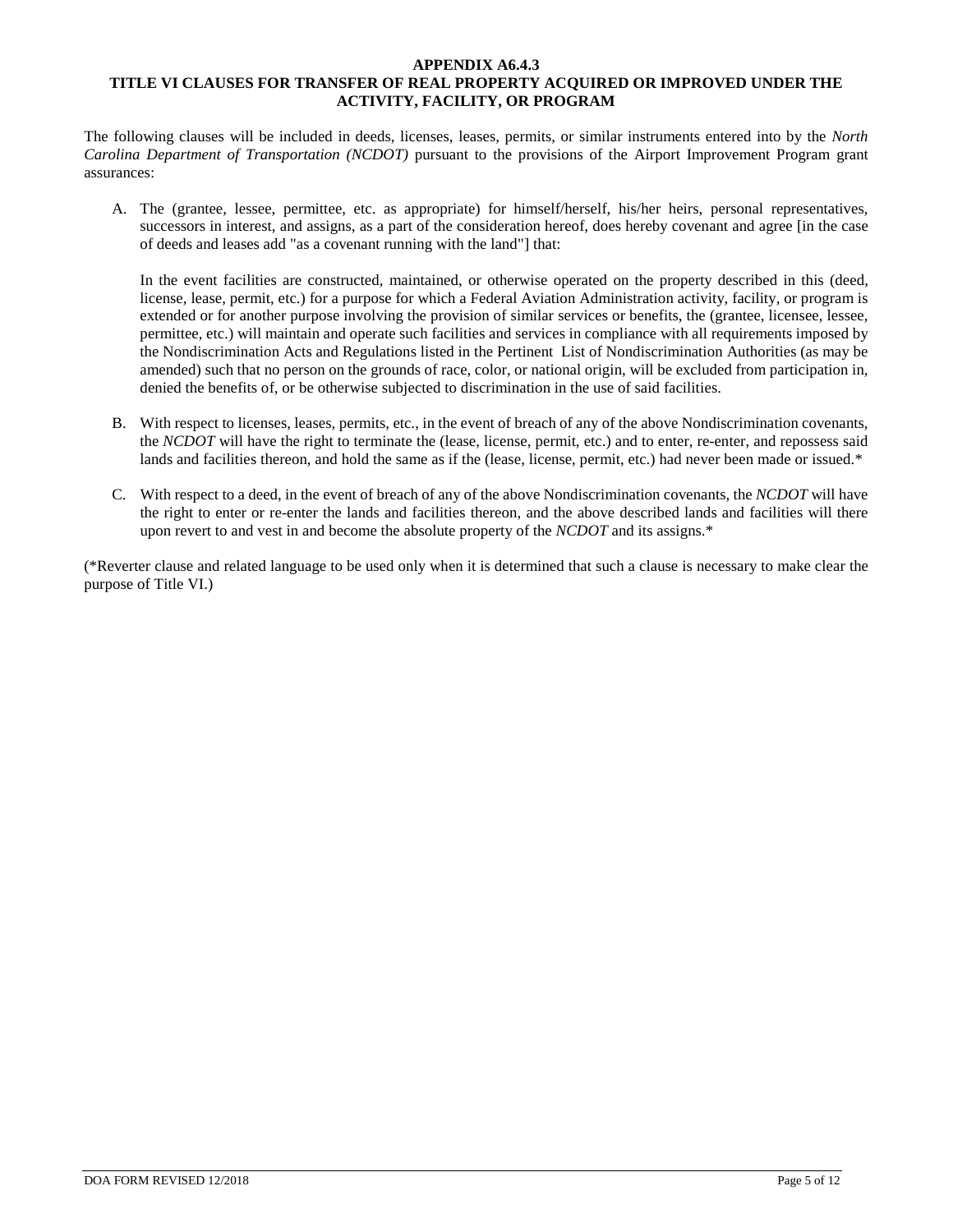#### **APPENDIX A6.4.4 TITLE VI CLAUSES FOR CONSTRUCTION/USE/ACCESS TO REAL PROPERTY ACQUIRED UNDER THE ACTIVITY, FACILITY OR PROGRAM**

The following clauses will be included in deeds, licenses, permits, or similar instruments/agreements entered into by the *North Carolina Department of Transportation (NCDOT)* pursuant to the provisions of the Airport Improvement Program grant assurances.

- A. The (grantee, licensee, permittee, etc., as appropriate) for himself/herself, his/her heirs, personal representatives, successors in interest, and assigns, as a part of the consideration hereof, does hereby covenant and agree (in the case of deeds and leases add, "as a covenant running with the land") that (1) no person on the ground of race, color, or national origin, will be excluded from participation in, denied the benefits of, or be otherwise subjected to discrimination in the use of said facilities, (2) that in the construction of any improvements on, over, or under such land, and the furnishing of services thereon, no person on the ground of race, color, or national origin, will be excluded from participation in, denied the benefits of, or otherwise be subjected to discrimination, (3) that the (grantee, licensee, lessee, permittee, etc.) will use the premises in compliance with all other requirements imposed by or pursuant to the List of Discrimination Acts and Authorities.
- B. With respect to (licenses, leases, permits, etc.), in the event of breach of any of the above nondiscrimination covenants, the *NCDOT* will have the right to terminate the (license, permit, etc., as appropriate) and to enter or re-enter and repossess said land and the facilities thereon, and hold the same as if said (license, permit, etc., as appropriate) had never been made or issued.\*
- C. With respect to deeds, in the event of breach of any of the above nondiscrimination covenants, the *NCDOT* will there upon revert to and vest in and become the absolute property of the *NCDOT* and its assigns. \*

(\*Reverter clause and related language to be used only when it is determined that such a clause is necessary to make clear the purpose of Title VI.)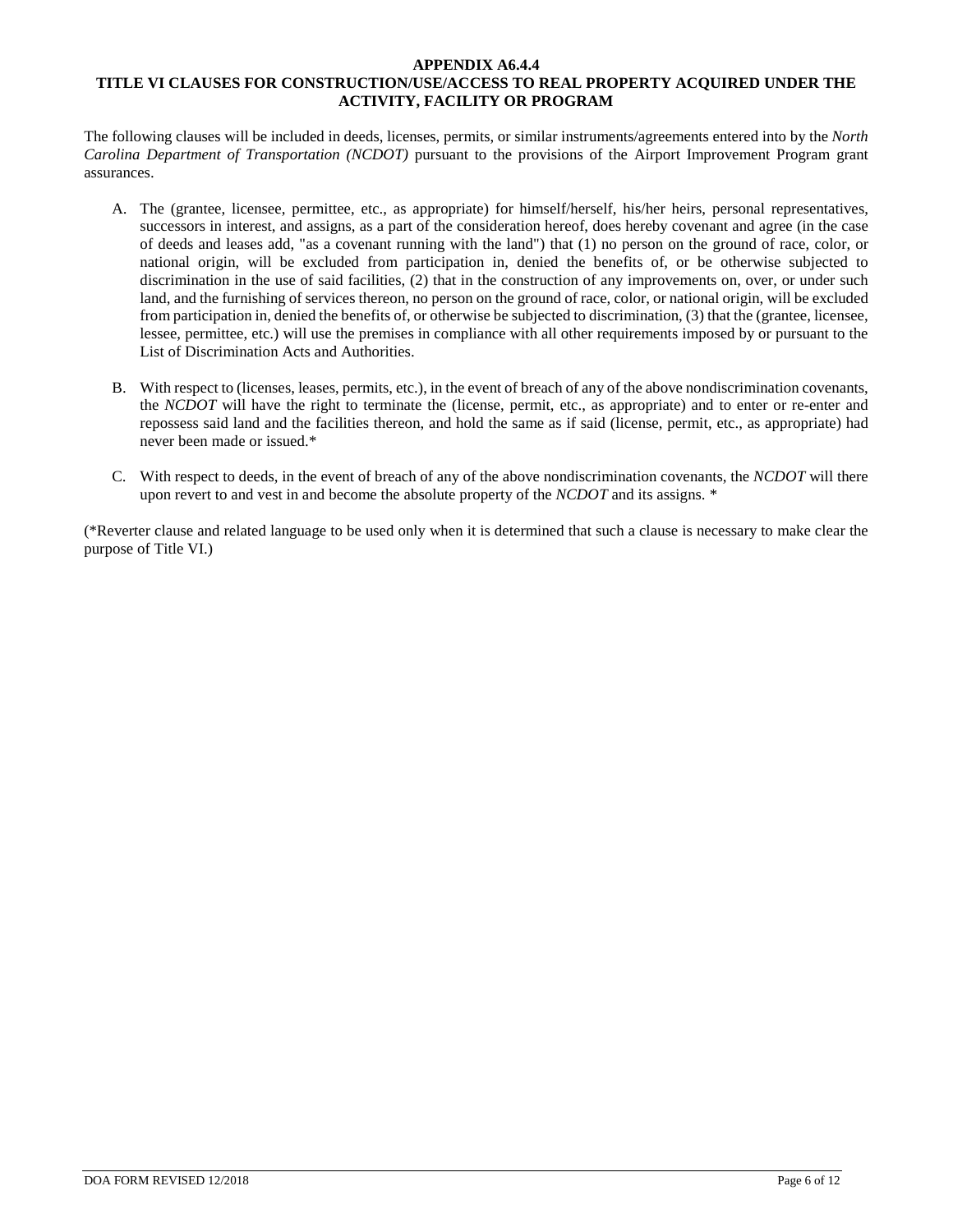#### **APPENDIX A6.4.5 TITLE VI LIST OF PERTINENT NONDISCRIMINATION ACTS AND AUTHORITIES**

During the performance of this contract, the Contractor, for itself, its assignees, and successors in interest (hereinafter referred to as the "Contractor") agrees to comply with the following nondiscrimination statutes and authorities; including but not limited to:

#### **Pertinent Nondiscrimination Authorities**:

- Title VI of the Civil Rights Act of 1964 (42 U.S.C. § 2000d et seq., 78 stat. 252), (prohibits discrimination on the basis of race, color, national origin);
- 49 CFR part 21 (Non-discrimination in Federally-assisted programs of the Department of Transportation— Effectuation of Title VI of the Civil Rights Act of 1964);
- The Uniform Relocation Assistance and Real Property Acquisition Policies Act of 1970, (42 U.S.C. § 4601), (prohibits unfair treatment of persons displaced or whose property has been acquired because of Federal or Federal-aid programs and projects);
- Section 504 of the Rehabilitation Act of 1973, (29 U.S.C. § 794 et seq.), as amended, (prohibits discrimination on the basis of disability); and 49 CFR Part 27;
- The Age Discrimination Act of 1975, as amended, (42 U.S.C. § 6101 et seq.), (prohibits discrimination on the basis of age);
- Airport and Airway Improvement Act of 1982, (49 USC § 471, Section 47123), as amended, (prohibits discrimination based on race, creed, color, national origin, or sex);
- The Civil Rights Restoration Act of 1987, (PL 100-209), (Broadened the scope, coverage and applicability of Title VI of the Civil Rights Act of 1964, The Age Discrimination Act of 1975 and Section 504 of the Rehabilitation Act of 1973, by expanding the definition of the terms "programs or activities" to include all of the programs or activities of the Federal-aid recipients, sub-recipients and contractors, whether such programs or activities are Federally funded or not);
- Titles II and III of the Americans with Disabilities Act, which prohibit discrimination on the basis of disability in the operation of public entities, public and private transportation systems, places of public accommodation, and certain testing entities (42 U.S.C. §§ 12131-12189) as implemented by Department of Transportation regulations at 49 C.F.R. parts 37 and 38;
- The Federal Aviation Administration's Nondiscrimination statute (49 U.S.C. § 47123) (prohibits discrimination on the basis of race, color, national origin, and sex);
- Executive Order 12898, Federal Actions to Address Environmental Justice in Minority Populations and Low-Income Populations, which ensures Nondiscrimination against minority populations by discouraging programs, policies, and activities with disproportionately high and adverse human health or environmental effects on minority and low-income populations;
- Executive Order 13166, Improving Access to Services for Persons with Limited English Proficiency, and resulting agency guidance, national origin discrimination includes discrimination because of Limited English proficiency (LEP). To ensure compliance with Title VI, you must take reasonable steps to ensure that LEP persons have meaningful access to your programs (70 Fed. Reg. at 74087 to 74100);
- Title IX of the Education Amendments of 1972, as amended, which prohibits you from discriminating because of sex in education programs or activities (20 U.S.C. 1681 et seq).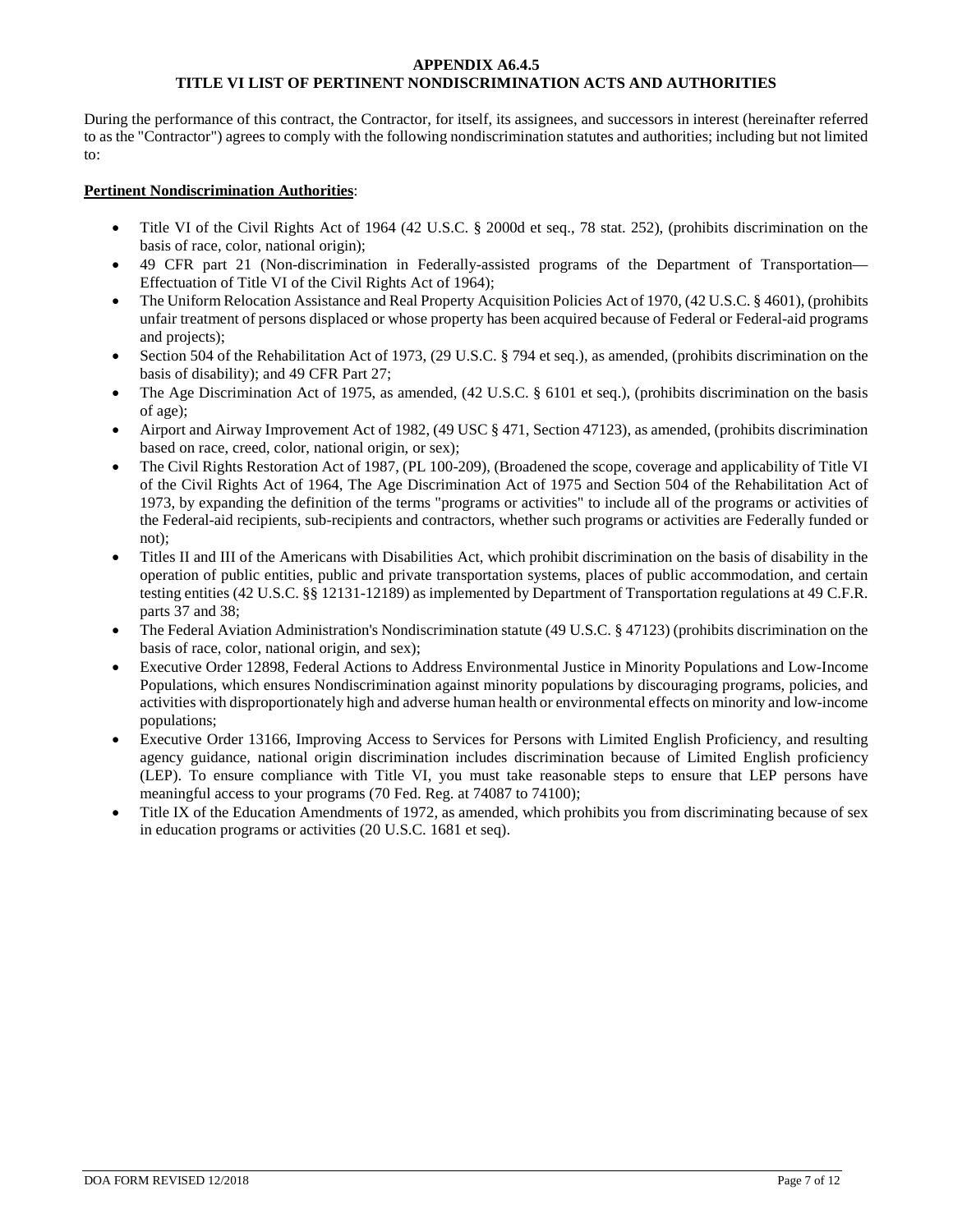THE PARTIES BY LEGALLY BINDING SIGNATURE BELOW HEREBY EXECUTE THIS GRANT AGREEMENT THE DAY AND YEAR FIRST WRITTEN BELOW:

## **NORTH CAROLINA DEPARTMENT OF TRANSPORTATION:**

| (SEAL)<br>BY:<br>Deputy Secretary for Multi-Modal Transportation or Designee                                                                                                                                                         |
|--------------------------------------------------------------------------------------------------------------------------------------------------------------------------------------------------------------------------------------|
| DATE:<br><u> 1989 - Johann Barn, mars an t-Amerikaansk kommunist (</u>                                                                                                                                                               |
| <b>AUTHORIZED SIGNATURE FOR SPONSOR</b><br>(Approving Authority Board Member or Local Governing Official):                                                                                                                           |
| SIGNED: <b>Example 2008</b> SIGNED:<br>(SEAL)                                                                                                                                                                                        |
| TITLE: <u>2000 - 2000 - 2000 - 2000 - 2000 - 2000 - 2000 - 2000 - 2000 - 2000 - 2000 - 2000 - 2000 - 2000 - 2000 - 2000 - 2000 - 2000 - 2000 - 2000 - 2000 - 2000 - 2000 - 2000 - 2000 - 2000 - 2000 - 2000 - 2000 - 2000 - 2000</u> |
|                                                                                                                                                                                                                                      |
| <b>AUTHORIZED SIGNATURE FOR CO-SPONSOR (if required)</b><br>(Approving Authority Board Member or Local Governing Official):                                                                                                          |
| (SEAL)                                                                                                                                                                                                                               |
| <u> 1989 - Johann John Stone, mars eta biztanleria (</u><br>TITLE:                                                                                                                                                                   |
| $\mathcal{L}^{\text{max}}_{\text{max}}$ and $\mathcal{L}^{\text{max}}_{\text{max}}$ and $\mathcal{L}^{\text{max}}_{\text{max}}$<br>DATE:                                                                                             |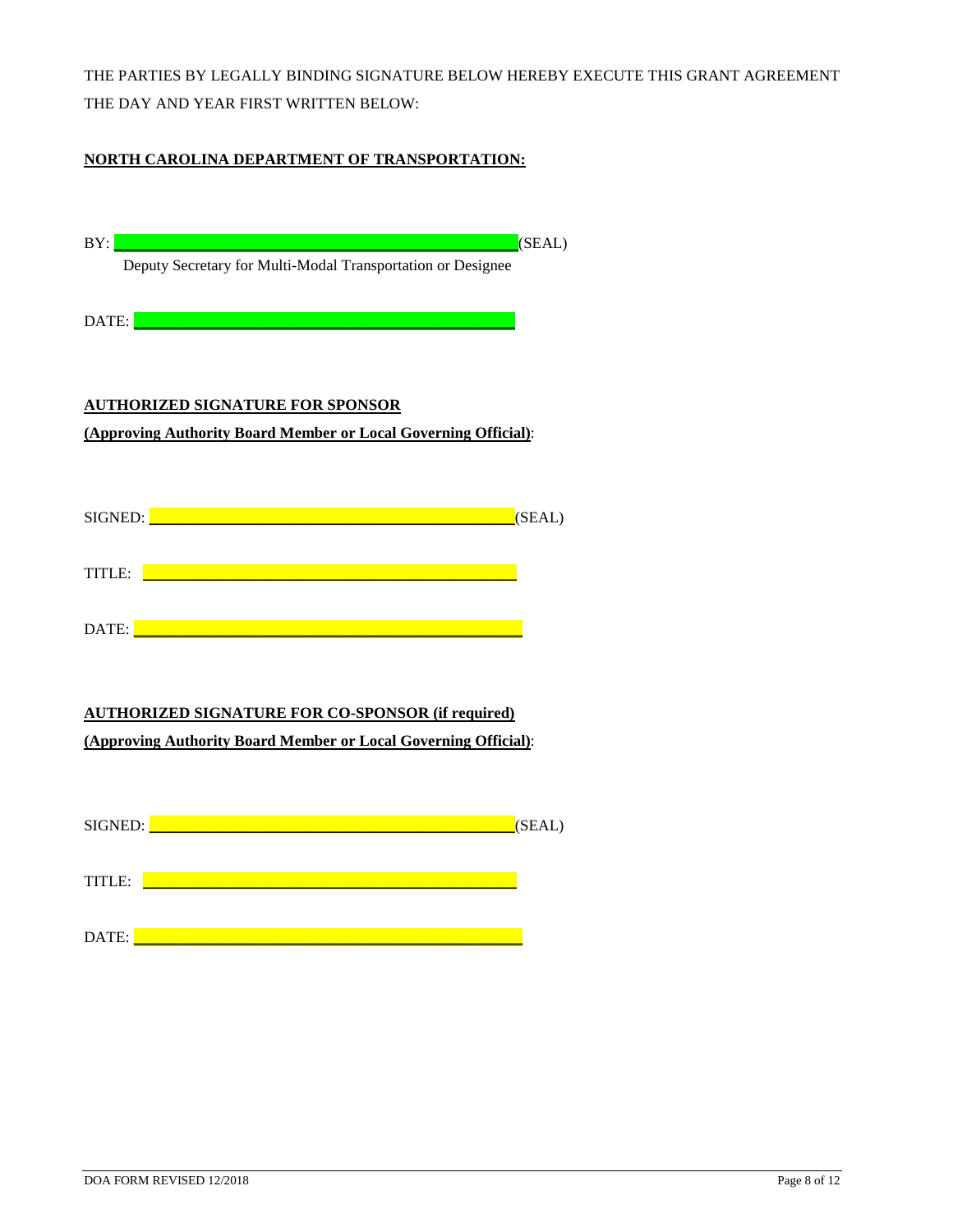#### **SECTION A**: **SPONSOR'S ASSURANCES: GENERAL CONDITIONS**

A-1. The Sponsor certifies that it holds fee simple title to the property on which this project is to be constructed. In the event any work is proposed on property which has an easement or lease in the Sponsor's name, the Sponsor agrees that it will comply with the Department's conditions and receive written approval from the Department prior to any construction on such lease or easements. This condition does not apply to planning projects.

A-2. The Sponsor agrees to operate the Airport for the use and benefit of the general public and shall not deny reasonable access to public facilities by the general public.

A-3. The Sponsor agrees to operate, maintain, and control the Airport in a safe and serviceable condition for a minimum of twenty (20) years following the date of this Agreement and shall immediately undertake, or cause to be undertaken, such action to correct safety deficiencies as may be brought to its attention by the Department.

A-4. The Sponsor agrees that any land purchased, facilities constructed, or equipment acquired under this Agreement shall not be sold, swapped, leased, or otherwise transferred from the control of the Sponsor without written approval of the Department.

A-5. The Sponsor agrees that the state share of any land purchased, facilities constructed, or equipment acquired under this Agreement shall be credited to the Department in a manner acceptable to the Department in the event such land, facilities, or equipment are subsequently disposed of through sale or lease.

A-6. Insofar as it is within its power and reasonable, the Sponsor shall, either by the acquisition and retention of property interest, in fee or easement, or by appropriate local zoning action, prevent the construction of any object which may constitute an obstruction to air navigation under the appropriate category of Federal Air Regulation Part 77, 14 CFR 77.

A-7. Insofar as it is within its power and reasonable, the Sponsor shall restrict the use of land adjacent to or in the immediate vicinity of the airport to activities and purposes compatible with normal airport operations, including landing and taking off of aircraft, and the noise produced by such operations by adoption of zoning laws, by acquisition and the retention of property interest, in fee or easement.

A-8. Terminal building spaces constructed under this Agreement shall be for the use of the general public. The Sponsor agrees that it will not use any space so constructed for private use, or charge fees for the use of such space, without the written approval of the Department.

A-9. The Sponsor is responsible for maintaining an active System for Award Management (SAM) Registration and Data Universal Numbering System (DUNS) Number and ensuring that all SAM/DUNS information is current throughout the lifecycle of this Agreement, in accordance with 2 CFR 25.200(a)(2). If SAM/DUNS information becomes inactive, expired, or incorrect, the Sponsor shall not be able to do any grant related business with the FAA, including the obligation and/or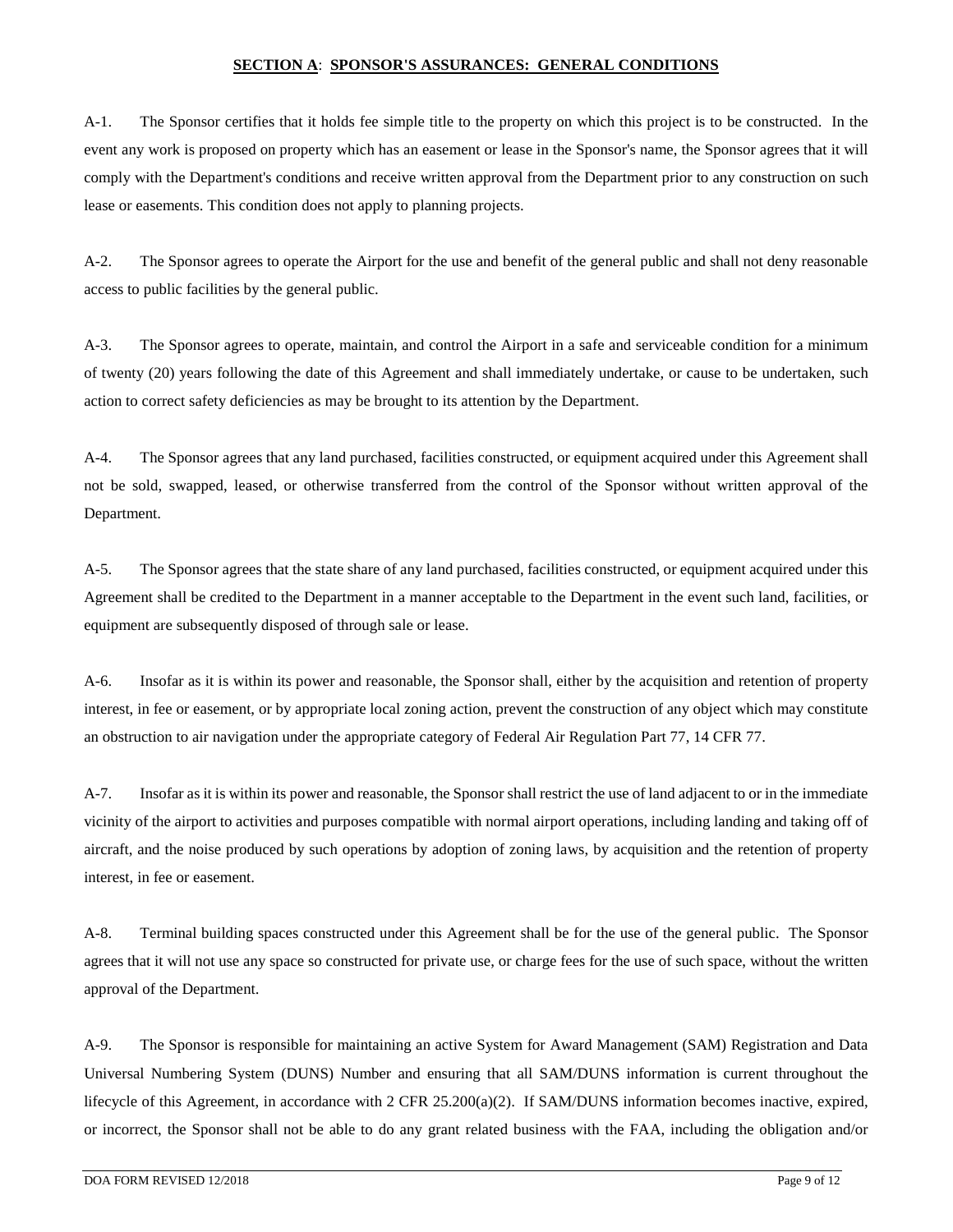payment of Federal grant funds, and FAA may take appropriate action to terminate this Agreement, in accordance with the terms of this Agreement.

A-10. The Sponsor is encouraged to adopt and enforce workplace safety policies to decrease crashes caused by distracted drivers including policies that bar text messaging while driving company-owned or company-rented vehicles, or government owned, leased, or rented vehicles, or privately-owned vehicles when on official government business or when performing any work for or on behalf of the Government. See Executive Order 13513 "Federal Leadership on Reducing Text Messaging While Driving," October 1, 2009, as implemented by Financial Assistance Policy Letter (No. FAP-2010-01, February 2, 2010). This includes, but is not limited to, the Sponsor: (1) considering new rules and programs or re-evaluating existing programs to prohibit text messaging while driving; (2) conducting education, awareness, and other outreach for employees about the safety risks associated with texting while driving; and (3) encouraging voluntary compliance with the agency's text messaging policy while off duty. The Sponsor is encouraged to insert the substance of this clause in all contracts.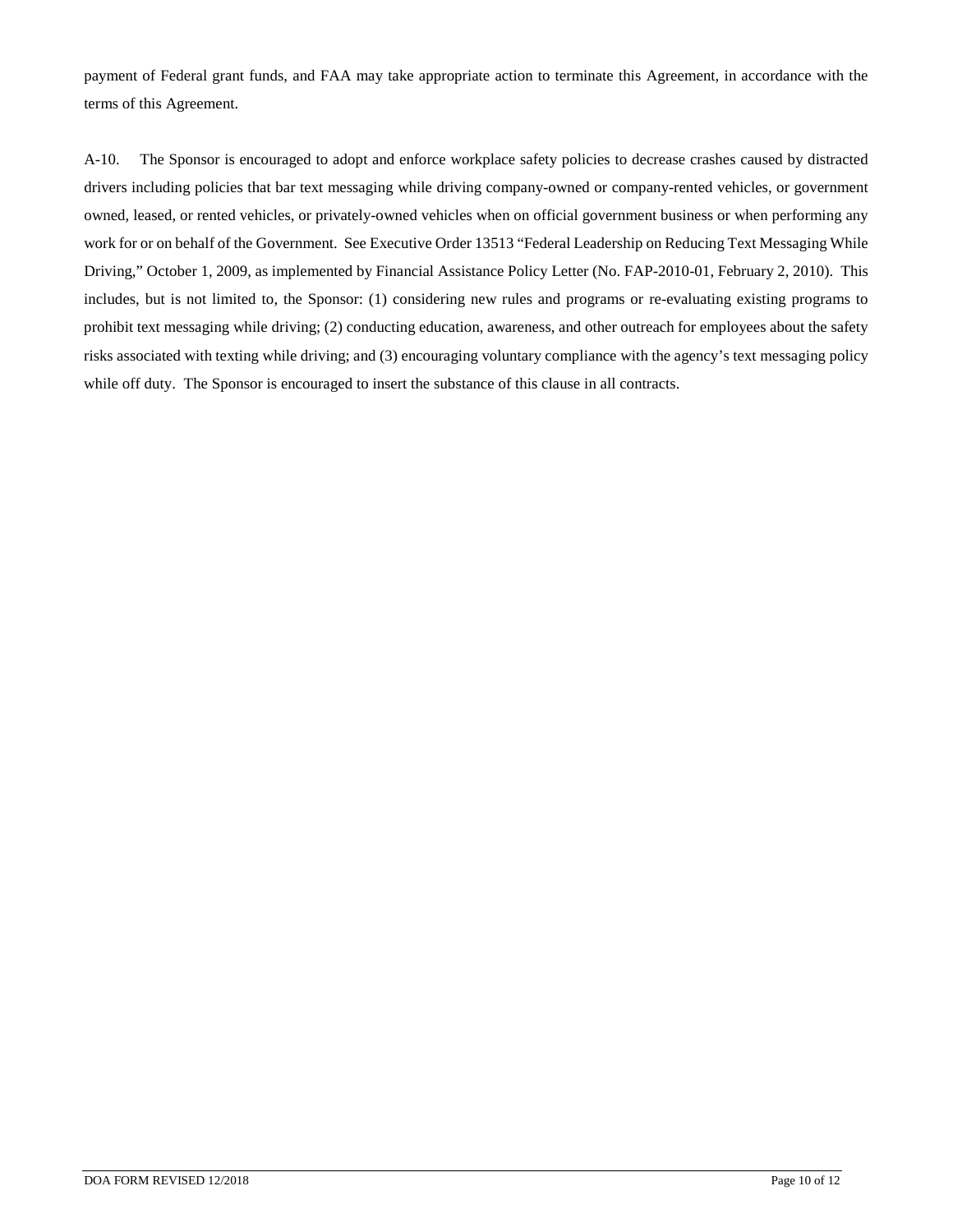#### **SECTION B: SPONSOR'S ASSURANCES: PROJECT ADMINISTRATION**

B-1. The Sponsor shall submit draft plans and specifications, or approved alternate, for the project for review by the Division prior to advertising for bids on the Project. Should bids not be required on the project, the Sponsor shall submit a detailed scope of work and estimated costs prior to requesting "Grant Execution and Notice to Proceed" for undertaking the project. All plans (and alternate) shall be supported by the engineer's report. A list of deliverables from the Sponsor to the Division will be communicated with the Airport Project Manager.

B-2. Bids will be taken in accordance with G.S. § 143-129 and all applicable NCDOT policies. The Department will approve or reject the Sponsor's request to employ a specific contractor. Sponsor will be directly notified of approval. All contractor(s) who bid or submit proposals for contracts in connection with this project must submit a statement of non-collusion to the Sponsor.

B-3. Unless otherwise approved by the Division, the Sponsor shall not commence construction or award construction contracts on the project until a "Grant Execution and Notice to Proceed" is provided by the Division.

B-4. The Sponsor shall submit to the Division quarterly status reports (AV-502) according to the following schedule for periods ending: March 31, June 30, September 30, and December 31.

B-5. The Sponsor shall notify the Division of any significant issues, meetings, audits, or inspections concerning this project involving the Sponsor, contractor(s), consultant(s), and/or any interested parties.

B-6. The Sponsor shall notify the Division within thirty (30) days of completion of all work performed under this Agreement.